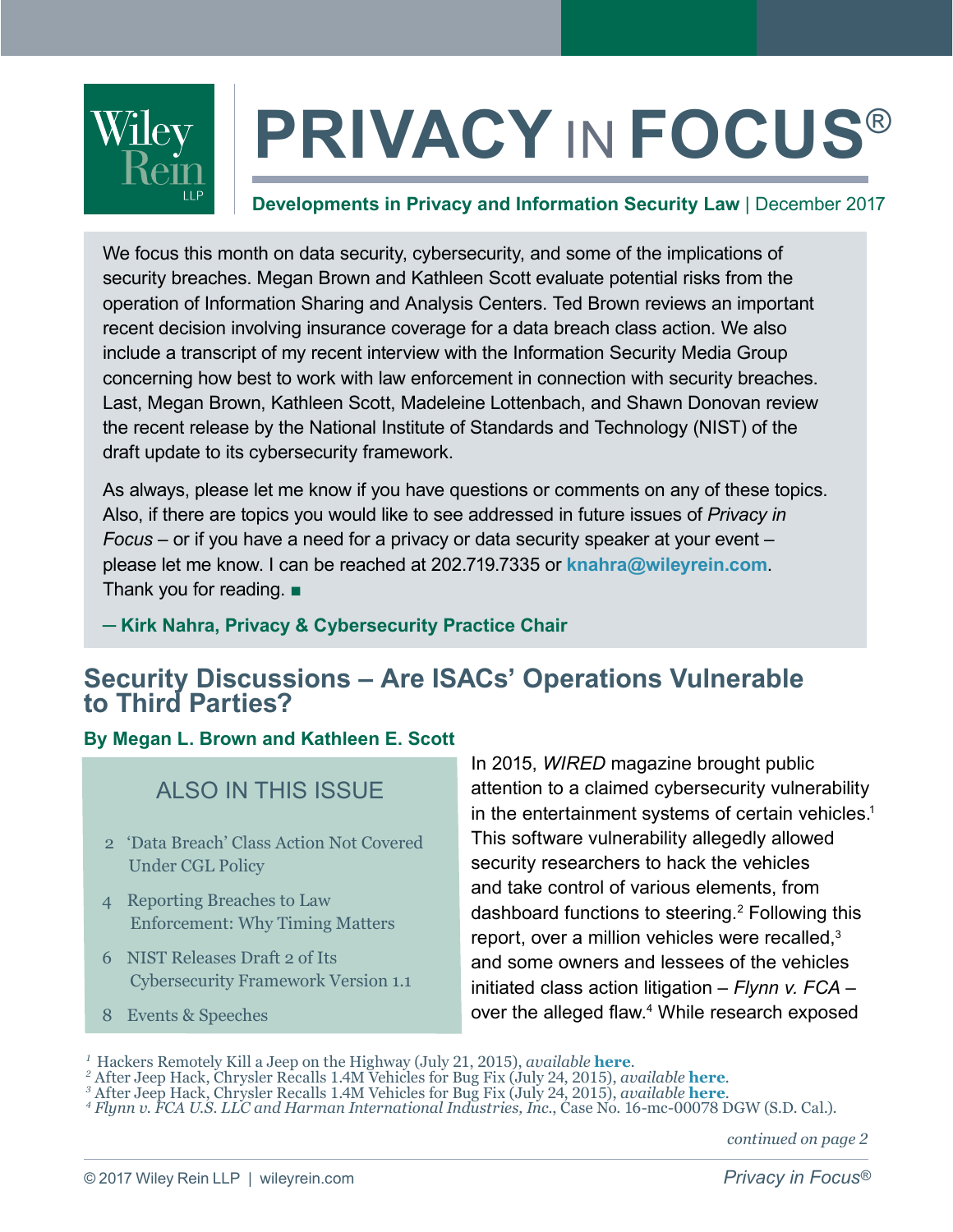### <span id="page-1-0"></span>**'Data Breach' Class Action Not Covered Under CGL Policy**

### **By Edward R. Brown**

A Florida federal district court, applying South Carolina law, has held that a claim arising out of a data breach alleging that an insured failed to safeguard personal information did not trigger personal and advertising injury coverage under a commercial general liability policy. *Innovak Int'l, Inc. v. The Hanover Ins. Co.*, No. 8:16-cv-2453-MSS-JSS (M.D. Fla. Nov. 17, 2017).

The insured, a software developer, suffered a data breach. As part of that incident, hackers gained access to Social Security numbers, addresses, telephone

numbers, dates of birth, and other personal information of a large number of individuals. Later, the insured was sued in a putative class action. It sought coverage under its CGL policy, which afforded coverage for "personal and advertising injury," defined in relevant part to include "injury … arising out of … [o]ral or written publication, in any manner, of material that violates a person's right of privacy." The insurer denied coverage, and the insured brought suit.

In the coverage action, the court granted summary judgment in favor of the insurer. The court ruled that "the only plausible interpretation" of the personal and advertising injury coverage was that "it

*continued on page 3*

### *Security Discussions – Are ISACs' Operations Vulnerable to Third Parties? continued from page 1*

alleged vulnerabilities in entertainment systems, the ongoing litigation has exposed vulnerabilities in the current approach to cybersecurity information sharing and the need for a policy solution.

#### **ISAC Vulnerability**

Specifically, in the summer of 2016, the plaintiffs in *Flynn* served a subpoena on the Automotive Information Sharing and Analysis Center (Auto-ISAC) seeking, among other things, communications between the defendant automaker and the non-party ISAC. The ISAC was able to successfully fend off the subpoena. The court ordered the subpoena to be quashed, agreeing with the Auto-ISAC that the subpoenaed documents

were not relevant to the underlying case.<sup>5</sup> The subpoena, despite being quashed, reveals real weaknesses in the current U.S. approach to cybersecurity information sharing.

The importance of cybersecurity information sharing cannot be overstated. Industry needs to be able to share information about threats and countermeasures, among other things, with each other and with government to effectively combat the ever-evolving threat landscape. Robust legal protections are needed to ensure that companies can voluntarily engage actively in realtime sharing without the threat of liability. Congress recognized this and passed the Cybersecurity Information Sharing Act of

*continued on page 3*

*<sup>5</sup>Flynn v. FCA and Harman International Industries, Inc.*, Order, Case No. 16-mc-00078 DGW, at 6 (S.D. Cal. Nov. 30, 2016). *6* Pub. L. 114-113, 6 U.S.C. § 1501.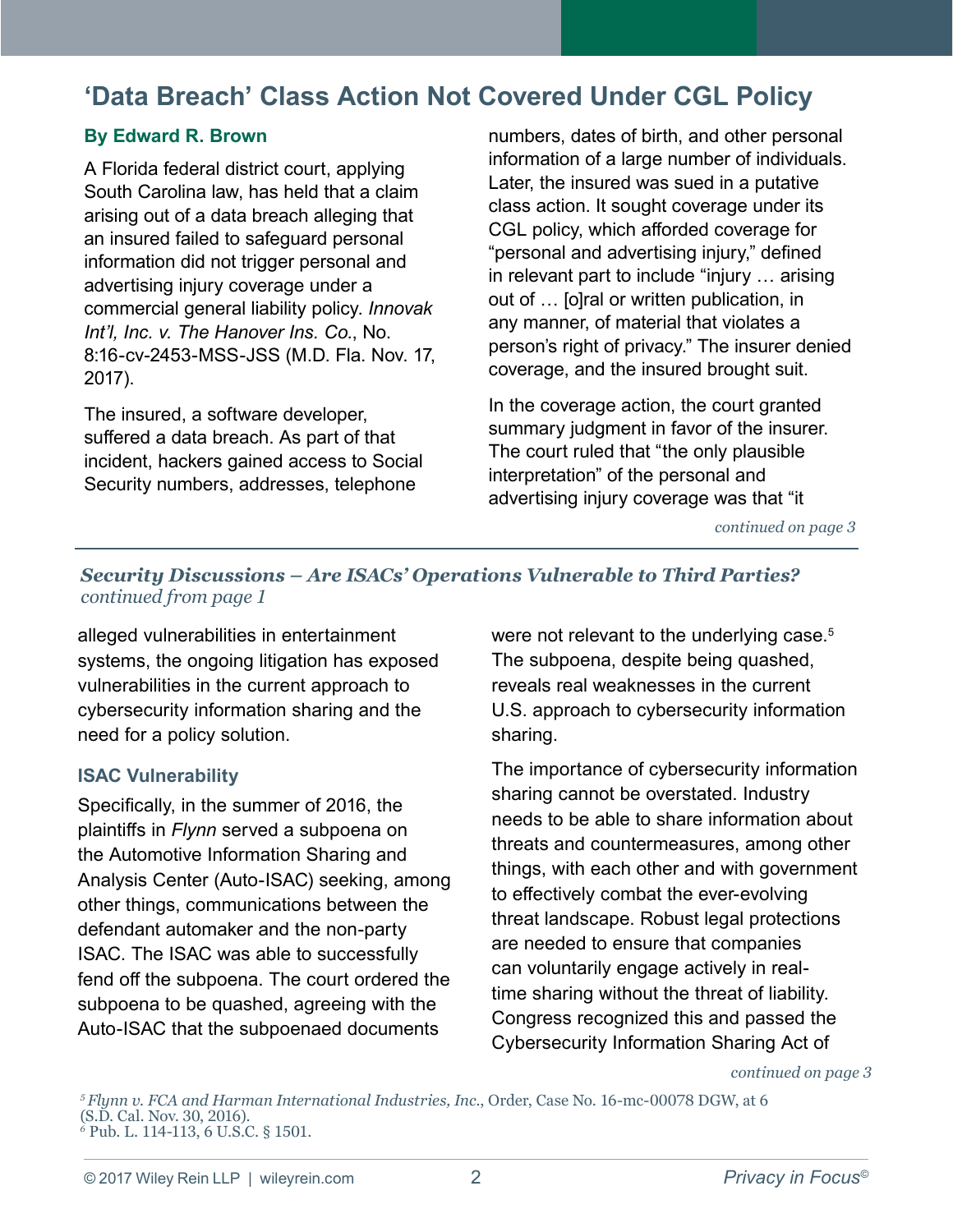### *Security Discussions – Are ISACs' Operations Vulnerable to Third Parties? continued from page 2*

2015 (CISA), which promotes and protects voluntary information sharing.<sup>6</sup>

ISACs are important venues for information sharing. The idea for sector-specific ISACs formed in the late 1990s, $^7$  and today, there are more than 20 sector-based ISACs serving as information-sharing hubs for critical infrastructure industries ranging from the automobile industry (Auto-ISAC) to the communications industry (COMM-ISAC). These organizations "collect, analyze and disseminate actionable threat information to their members and provide members with tools to mitigate risks and enhance resiliency"; they also coordinate across sectors.<sup>8</sup>

However, despite federal policy to promote voluntary information sharing – from CISA and through the ISAC infrastructure – there remain risks associated with information sharing, as highlighted in *Flynn*. There is little to stop another set of plaintiffs in another class action lawsuit from seeking communications between companies and their ISAC, and another court

may reach a different conclusion than the *Flynn* court did.

### **The Resulting Risk**

The mere suggestion that communications with information-sharing organizations are not protectable may have a chilling effect on companies' willingness to share information. This outcome is unacceptable, given the critical importance of cybersecurity and information sharing. Policymakers should work with urgency to fully protect entities involved in cybersecurity information sharing, and ensure that all cyber communications remain protected. ■

For more information, please contact:

### [Megan L. Brown](https://www.wileyrein.com/professionals-MeganBrown.html)

202.719.7579

[mbrown@wileyrein.com](mailto:mbrown@wileyrein.com)

#### [Kathleen E. Scott](https://www.wileyrein.com/professionals-KatScott.html)

202.719.7577

[kscott@wileyrein.com](https://www.wileyrein.com/professionals-KatScott.html)

*<sup>7</sup>See* **[here](https://www.nationalisacs.org/about-isacs)***. <sup>5</sup>*National Council of ISACs. *See* **[here](https://www.nationalisacs.org/about-isacs)***.*

### *'Data Breach' Class Action Not Covered Under CGL Policy continued from page 2*

requires the insured to be the publisher" of the sensitive material. Here, the insured was alleged to have been passively negligent in failing to safeguard information. The court also ruled that even if "indirect publication" by the insured would be sufficient to trigger coverage, there had been no publication at all, and the mere fact that hackers obtained information was not a proxy for finding "publication."

*Innovak* underscores that companies should not generally rely on traditional CGL insurance to cover "cyber"-related risks. Instead, along with technical safeguards, vendor due diligence,

and appropriate contractual mechanisms, organizations should purchase specialized "cyber" coverage to manage their risks for these growing exposures. "Cyber" insurance, both for first-party and third-party coverages, is widely available in the marketplace and increasingly purchased by organizations of all types and sizes. ■

For more information, please contact:

### [Edward R. Brown](https://www.wileyrein.com/professionals-TedBrown.html)

202.719.7580 [erbrown@wileyrein.com](mailto:erbrown@wileyrein.com)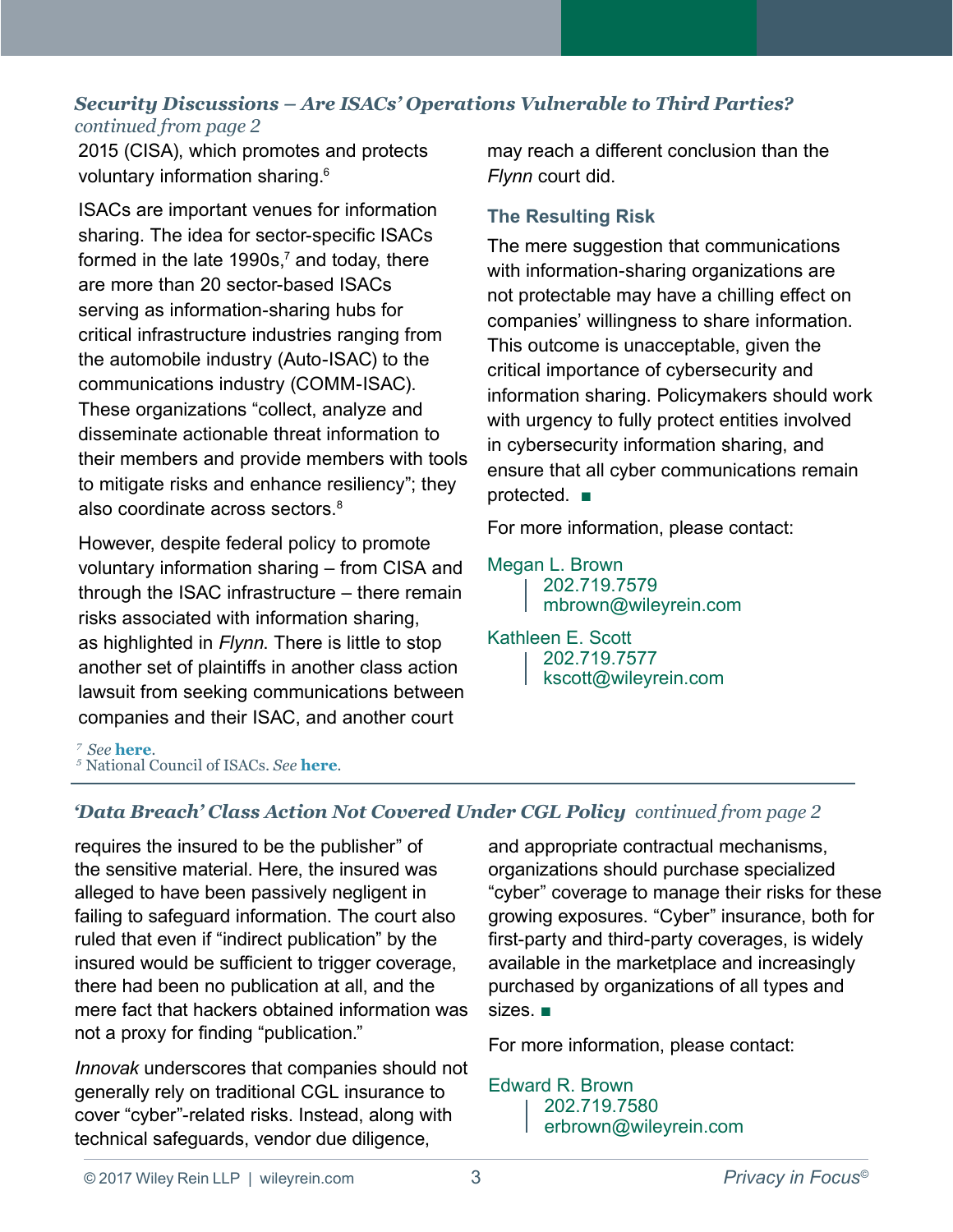### <span id="page-3-0"></span>**Reporting Breaches to Law Enforcement: Why Timing Matters**

*Kirk Nahra recently was interviewed by Marianne Kolbasuk McGee, executive editor at the Information Security Media Group, concerning the important topic of reporting breaches to law enforcement.* 

**Marianne Kolbasuk McGee**: Organizations that have suffered a breach sometimes wonder whether or not they need to report it to law enforcement. When should they figure this out and typically what kind of breaches need to be reported?

**Kirk Nahra**: Those are tricky questions, something that is obviously affecting a lot of companies and there has been an evolution in thinking over the last few years. I think a lot of companies originally didn't want to go to law enforcement or didn't think to go to law enforcement, although that depended a little bit on the kind of breach. If it was an employee who did something, a lost piece of information, a lost laptop or something like that, your first instinct was not necessarily to go to law enforcement. People started by focusing on notice as a regulatory issue and as a consumer issue; they didn't really think about law enforcement as something that could help in connection with the situation. Now, particularly with some more advanced kinds of breaches, whether it's a hacking incident or ransomware or something like that, law enforcement can really help deal with the breach, help you try to mitigate the problems. They are not the regulators for the most part; they are separate from the regulators, and they do not usually share a lot of information with the regulators, so often they can be very helpful.

**Marianne Kolbasuk McGee:** Do you find that health organizations are more willing to go to law enforcement if it was a cyberattack by the big bad wolf, as opposed to somebody in their organization that did something, because that's more embarrassing?

**Kirk Nahra**: I think embarrassment is a factor, but I'm not sure that is the driving force. I think a lot of times the company's sense is that they can deal with it themselves. A lot of times what you have to also think about are the timing issues. A lot of times you're trying to deal with an issue right away, and the first instinct, if it is an employee situation, is to try to deal with it as an employee issue. There may come a point in time once you learn some more facts where you want to report something to law enforcement, but I think for employee situations, law enforcement often hasn't been the first instinct of companies, and I can't even say that's wrong necessarily. I think there are other situations, and maybe a hacking incident or a ransomware would be good examples of that, where it's clearly not something that's internal, it's not something that most companies have any real expertise in being able to deal with, and it's something where the skills of law enforcement can really perhaps be helpful. Bringing law enforcement in doesn't mean you are going to solve the problem, but it gives you a better chance in a lot of situations.

**Marianne Kolbasuk McGee**: Law enforcement can be helpful, but does it slow things down, like "you can't do this, or can't fix that because we need the evidence"?

**Kirk Nahra**: Yes, how you work with law enforcement on timing is a part of the puzzle that you have to deal with if you are a company. Your obligations as the company don't necessarily slow down because law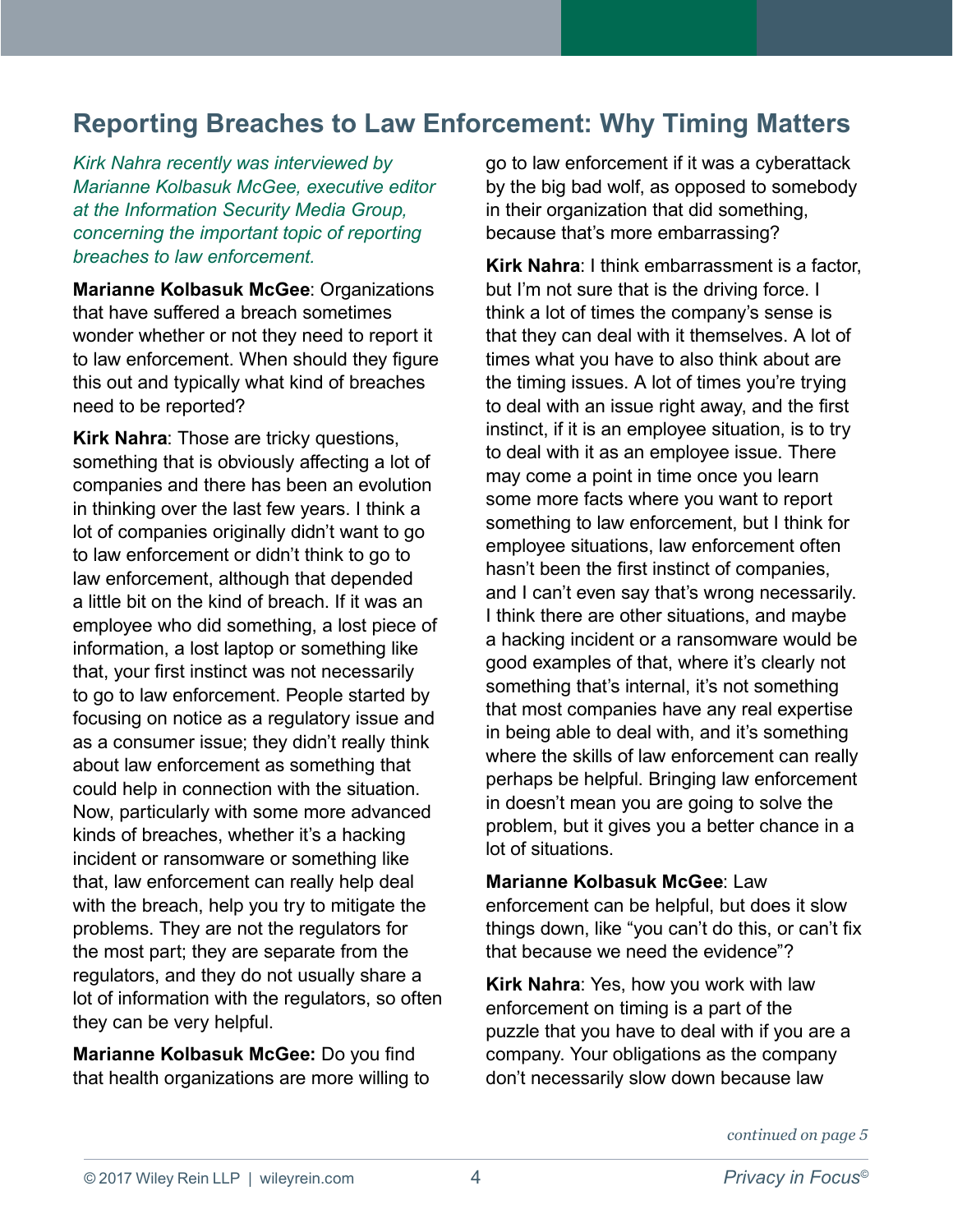### *Reporting Breaches to Law Enforcement: Why Timing Matters continued from page 4*

enforcement is involved. They can, in certain situations where law enforcement may say "we don't want you to do something," but that's usually not the case. And so often companies have to conduct their own kinds of investigations to try to figure out what their obligations are in connection with their other requirements – whether they have to notify a specific regulator, whether they have to notify individuals, whether they have to notify their own business partners. And government's, or law enforcement's, speed or lack of speed on that is really an independent variable. So law enforcement may eventually still be helpful, if they want to prosecute somebody, if they want to recover lost assets, but for those immediate challenges, it may be that law enforcement, even if they work diligently, can't really do anything to affect your timing on that. So you always have to factor that in, which is why you don't hand it over to law enforcement. You try to help work with law enforcement as one component of your overall response to the breach situation.

**Marianne Kolbasuk McGee**: Do you see any organizations hesitating to report things to law enforcement because they are not sure if it really is a reportable breach, and they are afraid that once law enforcement hears about it, so does the Office for Civil Rights?

**Kirk Nahra**: There are a couple of points there. I think there is clearly a tension between your regulatory reporting obligations and when it makes sense to use law enforcement. I don't think that reporting an event to law enforcement automatically makes it more or less likely that OCR is going to know anything about it, but again it's an independent variable. The idea in

most breach situations is it's a breach that requires reporting unless you can prove it's not a breach that requires reporting. If it's an unknown situation, that's where the regulatory guidance comes in and most companies are going to feel a need to report it to OCR, which also means to the consumers, and really it's consumers first and then maybe OCR in connection with the individual reporting. But you have to go down that path regardless of what law enforcement is doing. Again, there certainly are companies who may say, I don't think this is a big deal or the ransomware has not been put on our patient records, it's been put on our medical research records or our corporate financial information or something that's not likely to be protected health information and not likely to trigger some of the regulatory obligations. But again, you have to sort of deal with those in parallel, and that's where a good, smart in-house counsel or outside lawyers can help you navigate that and work through all of those variables in connection with a single incident, often at a very quick pace. ■

For more information on use of law enforcement and other breach response challenges, please contact:

#### [Kirk J. Nahra](https://www.wileyrein.com/professionals-KirkNahra.html)

202.719.7335 [knahra@wileyrein.com](mailto:knahra@wileyrein.com)

*The [interview](https://www.healthcareinfosecurity.com/reporting-breaches-to-law-enforcement-timing-matters-a-10511) was originally published on Information Security Media Group's HealthcareInfoSecurity.com news website on December 4, 2017.*

*continued on page 7*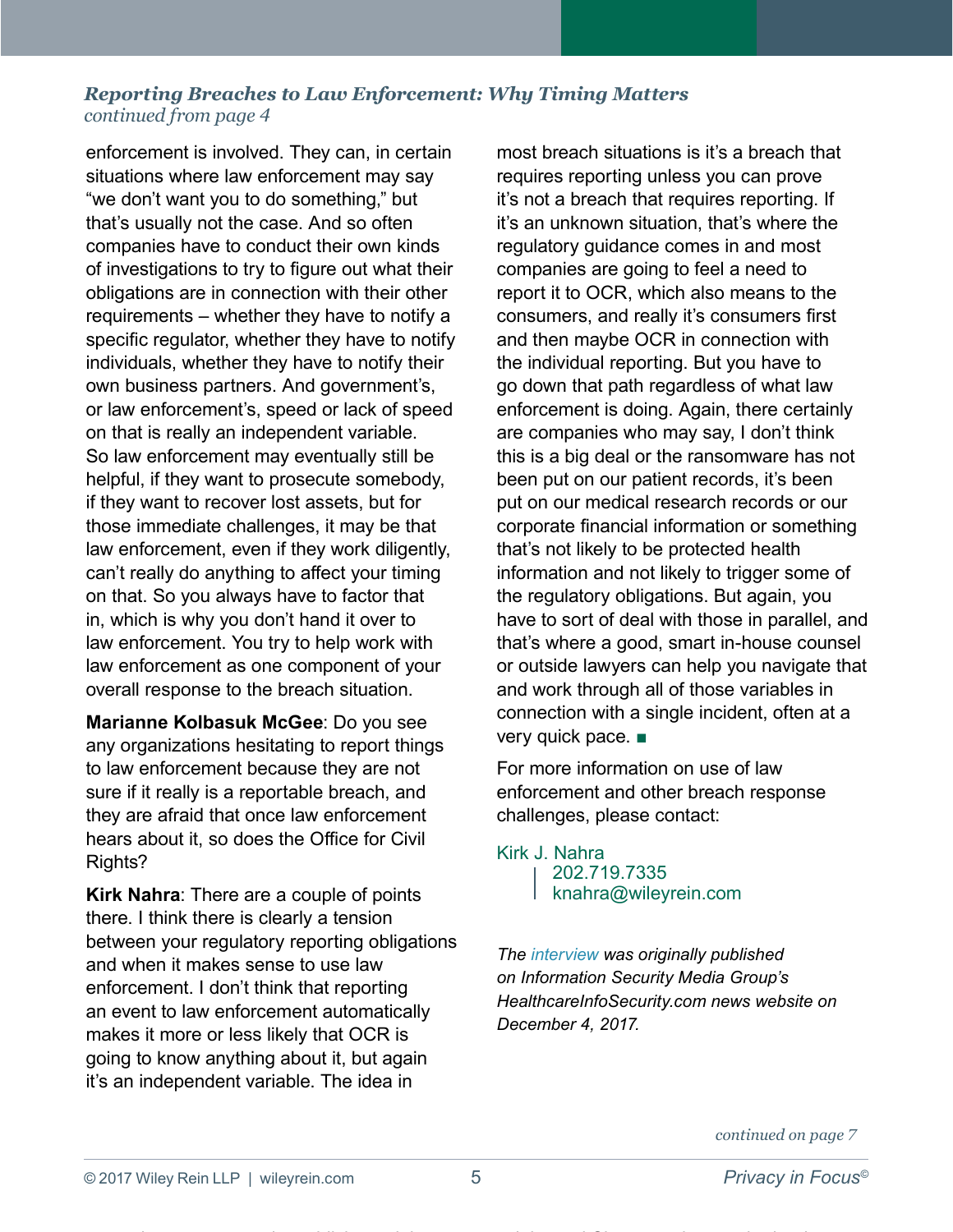### <span id="page-5-0"></span>**NIST Releases Draft 2 of Its Cybersecurity Framework Version 1.1**

### **By Megan L. Brown, Kathleen E. Scott, Madeleine M. Lottenbach, and Shawn M. Donovan**

On December 5, 2017, the National Institute of Standards and Technology (NIST) released the much-anticipated second draft of its Framework for Improving Critical Infrastructure Cybersecurity Version 1.1 (Framework Version 1.1 Draft 2 or Draft 2), along with a draft companion Roadmap for Improving Critical Infrastructure Cybersecurity Version 1.1 (Roadmap) and a Fact Sheet detailing its changes and process.

Draft 2 is intended to reflect the feedback that NIST received from stakeholders regarding Framework Version 1.1 Draft 1 (Draft 1), which was originally released in January 2017. The new Draft 2 makes significant changes to the section on cybersecurity measurements, in line with stakeholder feedback. Public comments on Framework Version 1.1 Draft 2 are due January 19, 2018. NIST intends to publish the final Framework Version 1.1 in early 2018.

NIST originally published the Framework for Improving Critical Infrastructure Cybersecurity Version 1.0 (Framework Version 1.0) in February 2014. As NIST describes, the Framework is voluntary guidance for critical infrastructure organizations. It is based on existing standards, guidelines, and practices, and intends to help organizations to better manage and reduce cybersecurity risk and to foster risk and cybersecurity management communications.

The Framework Version 11 is meant to refine, clarify, and enhance the Framework Version 1.0. With this update, NIST is striving to cause as little disruption to implementation of the Framework as possible – meaning that current users of the Framework Version 1.0 should be able to easily implement Framework Version 1.1.

### **Key Updates**

Draft 2 makes several key updates to Draft 1, including:

• Cybersecurity Measurements: NIST revises its new section on cybersecurity measurements significantly. It truncates the discussion, cutting it from four pages in Draft 1 to just over one page in Draft 2. It also changes the title of the section from "Measuring and Demonstrating Cybersecurity" to "Self-Assessing Cybersecurity Risk with the Framework" and emphasizes that self-assessments are linked to organizational objectives, highlighting flexibility and customization.

• Supply Chain Risk Management: NIST refines its addition of Supply Chain Risk Management (SCRM) from Draft 1, clarifying the section on communicating risks with stakeholders and incorporating that information into the Implementation Tiers.

• Authorization, Authentication, and Identity Proofing: NIST adds a new authentication subcategory and provides a number of authentication Informative References. Draft 2 further highlights authentication in the document, adding a reference to authentication in the Privacy and Civil Liberties section.

• Coordinated Vulnerability Disclosures: NIST adds a new subcategory regarding internal and external vulnerability disclosure programs. It also provides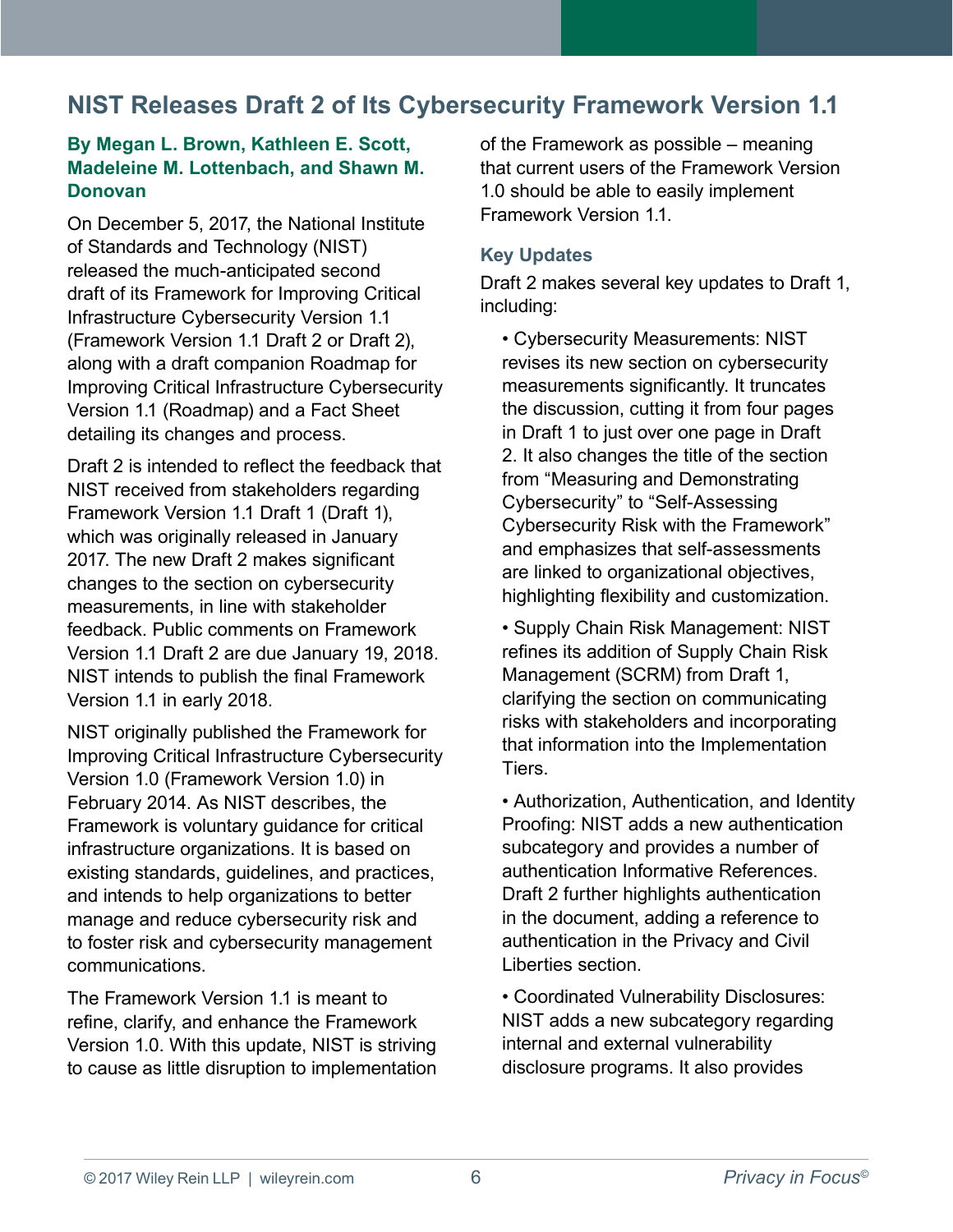### *NIST Releases Draft 2 of Its Cybersecurity Framework Version 1.1 continued from page 6*

a number of vulnerability disclosure Informative References.

• Federal Alignment: Draft 1 had added a section detailing requirements of federal information systems. However, NIST removes that section in Draft 2, explaining that such statements are covered by other documents – including NISTIR 8170 – and therefore are not needed in the Framework.

• Application to the Internet of Things: NIST updates the scope of technologies covered by the Framework to "reflect security implications of a broadening use of technology." Draft 2 notes that members of each critical infrastructure sector perform functions supported by broad categories of technology, "including information technology (IT), industrial control systems (ICS), cyber-physical systems (CPS), and connected devices more generally, including the Internet of Things (IoT)." While CPS was added in Draft 1, the application to IoT devices in Draft 2 is new.

### **"Roadmap" Updates**

In addition to the updates to the Framework Version 1.1, NIST also published a draft update to the Framework's companion Roadmap. NIST first published a companion Framework Version 1.0 Roadmap in 2014. Like that document, the newly published draft "provides a description of anticipated future activities related to the Framework and offers stakeholders another opportunity to participate actively in the continuing Framework development process." Updates to the Roadmap for Version 1.1 include:

- Cyber-Attack Lifecycle
- Measuring Cybersecurity
- Referencing Techniques
- Small Business Awareness and Resources
- Governance and Enterprise Risk Management

NIST also has renamed several sections in the new Roadmap draft:

• "Authentication" has been renamed to be "Identity Management" to cover a broader range of technical topics.

• "Technical Privacy Standards" has been renamed to be "Privacy Engineering," in line with NIST's related Interagency Report 8062 – An Introduction to Privacy Engineering and Risk Management in Federal Systems.

• "Conformance Assessment" has been renamed to be "Confidence Mechanisms" to show a broader range of digital trust activities. ■

For more information on Draft 2 or the NIST process, please contact:

#### [Megan L. Brown](https://www.wileyrein.com/professionals-MeganBrown.html)

202.719.7579 [mbrown@wileyrein.com](mailto:mbrown@wileyrein.com)

- 
- [Kathleen E. Scott](https://www.wileyrein.com/professionals-KatScott.html) 202.719.7577 [kscott@wileyrein.com](mailto:kscott@wileyrein.com)

[Madeleine M. Lottenbach](https://www.wileyrein.com/professionals-MadiLottenbach.html) 202.719.4193 [mlottenbach@wileyrein.com](mailto:kscott@wileyrein.com)

### [Shawn M. Donovan](https://www.wileyrein.com/professionals-ShawnDonovan.html)

202.719.7293 [sdonovan@wileyrein.com](mailto:sdonovan@wileyrein.com)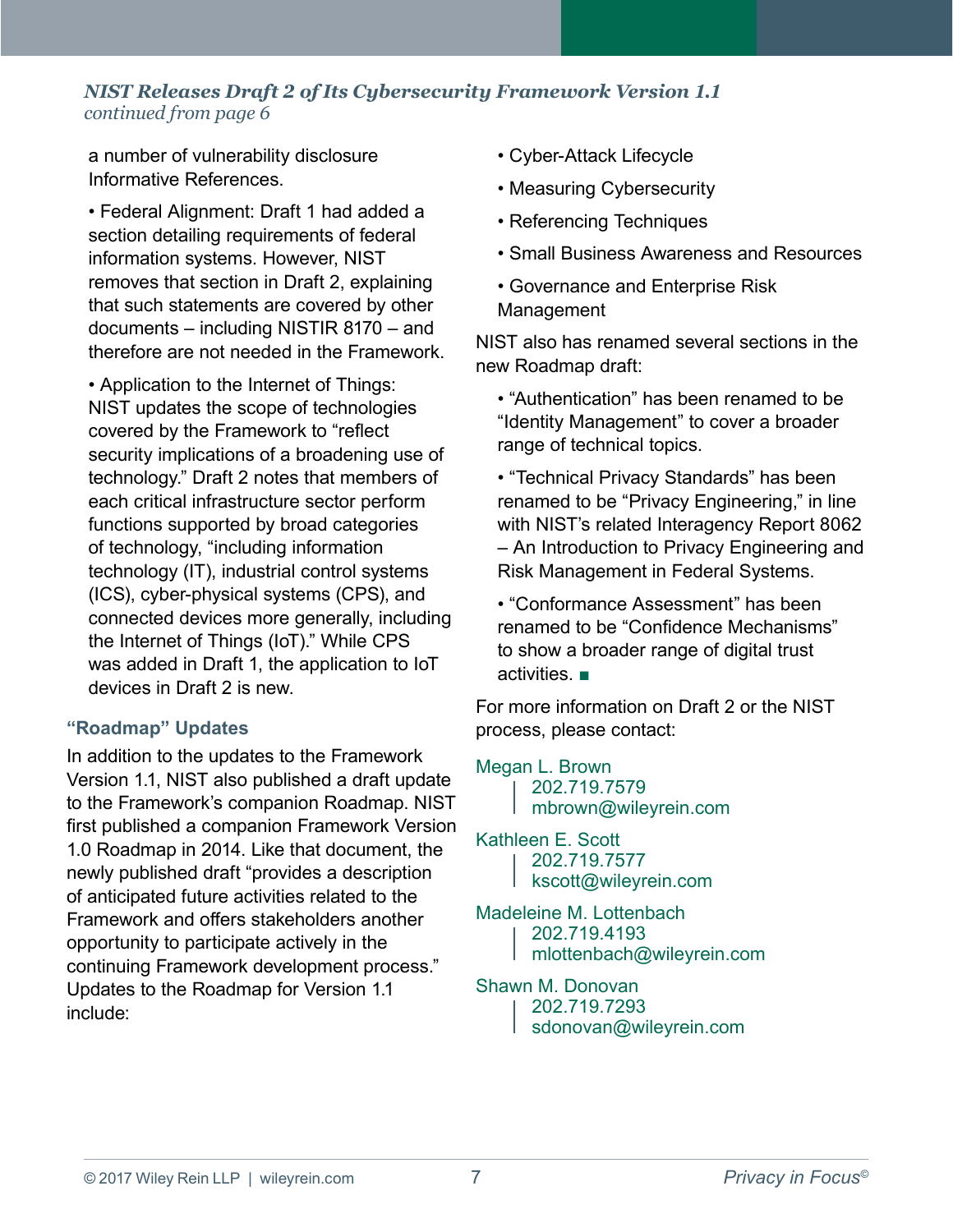### <span id="page-7-0"></span>**Events & Speeches**

*[The New Era of Big Data for](https://www.healthlawyers.org/Pages/In-Person-Details.aspx?MeetingId={7608AB92-5203-E711-941A-0050569E348F}&TermBegins=07/01/2017&TermEnds=06/30/2018)  Health Care* **[Kirk J. Nahra,](https://www.wileyrein.com/professionals-KirkNahra.html) Speaker** *Physicians and Hospitals Law Institute* **February 7, 2018 | New Orleans, LA**

*Legal and Regulatory [Considerations in the U.S.](http://www.cvent.com/events/hitrust-third-party-assurance-summit-2018/event-summary-e5151b0926ee4c21abe96cbdd025b50f.aspx)  and Internationally* **[Kirk J. Nahra,](https://www.wileyrein.com/professionals-KirkNahra.html) Speaker** *HITRUST TPA Summit 2018* **February 20, 2018 | Chicago, IL**

*[HIPAA 2.0—Building Better](https://iapp.org/conference/global-privacy-summit-2018/)  Privacy and Security Rules* **[Kirk J. Nahra,](https://www.wileyrein.com/professionals-KirkNahra.html) Speaker** *IAPP's Global Privacy Summit* **March 27, 2018 | Washington, DC**

*The Path Towards a New and Complete Consumer Health Regulatory Structure* **[Kirk J. Nahra,](https://www.wileyrein.com/professionals-KirkNahra.html) Speaker** *Twenty-Seventh National HIPAA Summit*  **March 28, 2018 | Arlington, VA**

*Privacy and Security Enforcement Highlights*  **[Kirk J. Nahra,](https://www.wileyrein.com/professionals-KirkNahra.html) Speaker** *Blue Cross Blue Shield Association National Summit* **May 2018 | Orlando, FL** 

*Top Ten Privacy and Security Developments for the Health Care Industry*  **[Kirk J. Nahra,](https://www.wileyrein.com/professionals-KirkNahra.html) Speaker** *Blue Cross Blue Shield Association National Summit* **May 2018 | Orlando, FL**